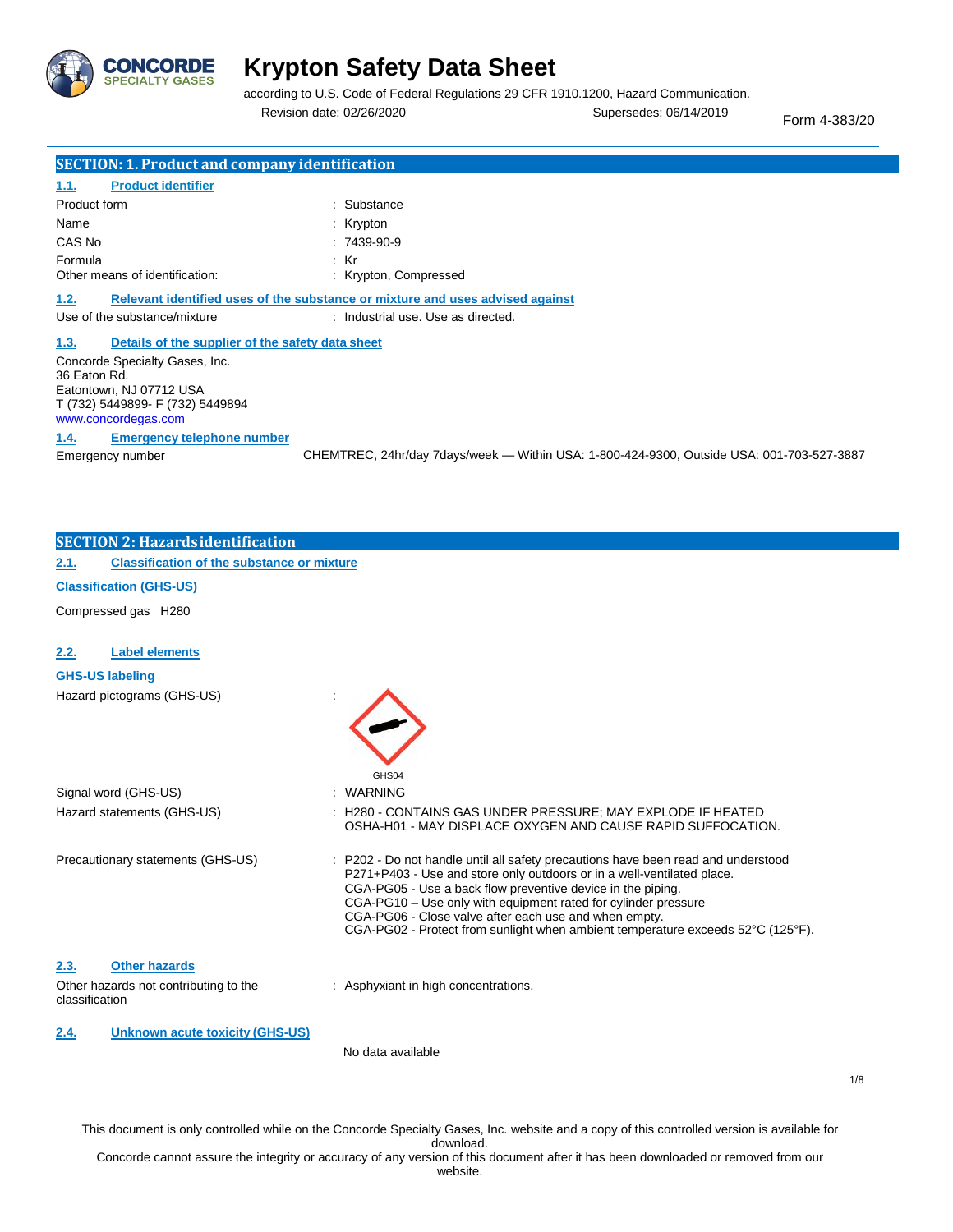

according to U.S. Code of Federal Regulations 29 CFR 1910.1200, Hazard Communication.

Revision date: 02/26/2020 Supersedes: 06/14/2019

Form 4-383/20

2/8

| JELIALI I VAJEJ, INL.                                                              |                                                              |                                                                                                                                                                                                                                                                                                                                                                                                                                                                                         |
|------------------------------------------------------------------------------------|--------------------------------------------------------------|-----------------------------------------------------------------------------------------------------------------------------------------------------------------------------------------------------------------------------------------------------------------------------------------------------------------------------------------------------------------------------------------------------------------------------------------------------------------------------------------|
| <b>SECTION 3: Composition/information on ingredients</b>                           |                                                              |                                                                                                                                                                                                                                                                                                                                                                                                                                                                                         |
| 3.1.<br><b>Substance</b>                                                           |                                                              |                                                                                                                                                                                                                                                                                                                                                                                                                                                                                         |
| Name                                                                               | Krypton                                                      |                                                                                                                                                                                                                                                                                                                                                                                                                                                                                         |
| CAS No                                                                             | 7439-90-9                                                    |                                                                                                                                                                                                                                                                                                                                                                                                                                                                                         |
| <b>Name</b>                                                                        | <b>Product identifier</b>                                    | $\%$                                                                                                                                                                                                                                                                                                                                                                                                                                                                                    |
| Krypton                                                                            | (CAS No) 7439-90-9                                           | 99.5-100                                                                                                                                                                                                                                                                                                                                                                                                                                                                                |
| 3.2.<br><b>Mixture</b>                                                             |                                                              |                                                                                                                                                                                                                                                                                                                                                                                                                                                                                         |
| Not applicable                                                                     |                                                              |                                                                                                                                                                                                                                                                                                                                                                                                                                                                                         |
|                                                                                    |                                                              |                                                                                                                                                                                                                                                                                                                                                                                                                                                                                         |
| <b>SECTION 4: First aid measures</b>                                               |                                                              |                                                                                                                                                                                                                                                                                                                                                                                                                                                                                         |
| 4.1.<br><b>Description of first aid measures</b>                                   |                                                              |                                                                                                                                                                                                                                                                                                                                                                                                                                                                                         |
| First-aid measures after inhalation                                                |                                                              | : Remove victim to uncontaminated area wearing self-contained breathing apparatus. Keep<br>victim warm and rested. Call a doctor. Apply artificial respiration if breathing stopped.                                                                                                                                                                                                                                                                                                    |
| First-aid measures after skin contact                                              | : Adverse effects not expected from this product.            |                                                                                                                                                                                                                                                                                                                                                                                                                                                                                         |
| First-aid measures after eye contact                                               |                                                              | : Immediately flush eyes thoroughly with water for at least 15 minutes. Hold the eyelids open and<br>away from the eyeballs to ensure that all surfaces are flushed thoroughly. Contact an<br>ophthalmologist immediately. Get immediate medical attention.                                                                                                                                                                                                                             |
| First-aid measures after ingestion                                                 | : Ingestion is not considered a potential route of exposure. |                                                                                                                                                                                                                                                                                                                                                                                                                                                                                         |
| Most important symptoms and effects, both acute and delayed<br><u>4.2.</u>         |                                                              |                                                                                                                                                                                                                                                                                                                                                                                                                                                                                         |
|                                                                                    | No additional information available                          |                                                                                                                                                                                                                                                                                                                                                                                                                                                                                         |
| Indication of any immediate medical attention and special treatment needed<br>4.3. |                                                              |                                                                                                                                                                                                                                                                                                                                                                                                                                                                                         |
| None.                                                                              |                                                              |                                                                                                                                                                                                                                                                                                                                                                                                                                                                                         |
| <b>SECTION 5: Firefighting measures</b>                                            |                                                              |                                                                                                                                                                                                                                                                                                                                                                                                                                                                                         |
| <b>Extinguishing media</b><br>5.1.                                                 |                                                              |                                                                                                                                                                                                                                                                                                                                                                                                                                                                                         |
| Suitable extinguishing media                                                       | : Use extinguishing media appropriate for surrounding fire   |                                                                                                                                                                                                                                                                                                                                                                                                                                                                                         |
|                                                                                    |                                                              |                                                                                                                                                                                                                                                                                                                                                                                                                                                                                         |
| 5.2.<br>Special hazards arising from the substance or mixture                      |                                                              |                                                                                                                                                                                                                                                                                                                                                                                                                                                                                         |
| Reactivity                                                                         |                                                              | : No reactivity hazard other than the effects described in sub-sections below.                                                                                                                                                                                                                                                                                                                                                                                                          |
| 5.3.<br><b>Advice for firefighters</b>                                             |                                                              |                                                                                                                                                                                                                                                                                                                                                                                                                                                                                         |
| Firefighting instructions                                                          | L-Fire Protection.                                           | : Evacuate all personnel from the danger area. Use self-contained breathing apparatus (SCBA)<br>and protective clothing. Immediately cool containers with water from maximum distance. Stop<br>flow of gas if safe to do so, while continuing cooling water spray. Remove ignition sources if<br>safe to do so. Remove containers from area of fire if safe to do so. On-site fire brigades must<br>comply with OSHA 29 CFR 1910.156 and applicable standards under 29 CFR 1910 Subpart |
| Protection during firefighting                                                     |                                                              | Compressed gas: asphyxiant. Suffocation hazard by lack of oxygen.                                                                                                                                                                                                                                                                                                                                                                                                                       |
| Special protective equipment for fire fighters                                     | Contained Breathing Apparatus) for fire fighters.            | Use self-contained breathing apparatus. Standard protective clothing and equipment (Self                                                                                                                                                                                                                                                                                                                                                                                                |
| Specific methods                                                                   | drainage systems.                                            | Use fire control measures appropriate for the surrounding fire. Exposure to fire and heat<br>radiation may cause gas containers to rupture. Cool endangered containers with water spray jet<br>from a protected position. Prevent water used in emergency cases from entering sewers and                                                                                                                                                                                                |
|                                                                                    | Stop flow of product if safe to do so.                       |                                                                                                                                                                                                                                                                                                                                                                                                                                                                                         |
|                                                                                    |                                                              | Use water spray or fog to knock down fire fumes if possible.                                                                                                                                                                                                                                                                                                                                                                                                                            |
| Other information                                                                  | by DOT.)                                                     | Containers are equipped with a pressure relief device. (Exceptions may exist where authorized                                                                                                                                                                                                                                                                                                                                                                                           |
| <b>SECTION 6: Accidental release measures</b>                                      |                                                              |                                                                                                                                                                                                                                                                                                                                                                                                                                                                                         |
| 6.1.<br><b>Personal precautions, protective equipment and emergency procedures</b> |                                                              |                                                                                                                                                                                                                                                                                                                                                                                                                                                                                         |
| General measures                                                                   |                                                              | Prevent from entering sewers, basements and workpits, or any place where its accumulation                                                                                                                                                                                                                                                                                                                                                                                               |
|                                                                                    | safe. Stop leak if safe to do so.                            | can be dangerous. Try to stop release. Evacuate area. Ensure adequate air ventilation. Wear<br>self-contained breathing apparatus when entering area unless atmosphere is proven to be                                                                                                                                                                                                                                                                                                  |

This document is only controlled while on the Concorde Specialty Gases, Inc. website and a copy of this controlled version is available for download.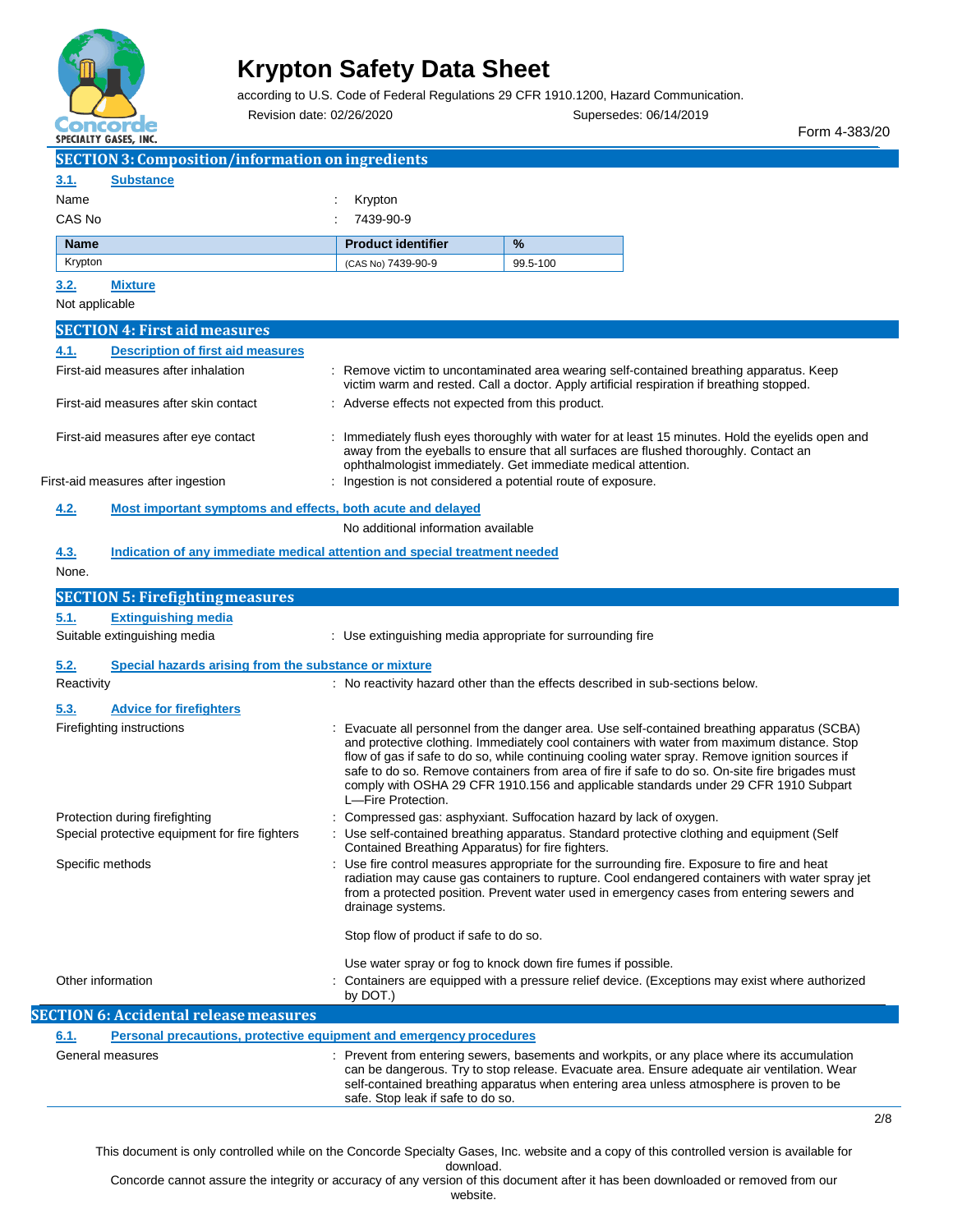

according to U.S. Code of Federal Regulations 29 CFR 1910.1200, Hazard Communication.

Revision date: 02/26/2020 Supersedes: 06/14/2019 Form 4-383/20 *6.1.1. For non-emergency personnel 6.1.2. For emergency responders* **6.2. Environmental precautions** No additional information available No additional information available Try to stop release. **6.3. Methods and material for containment and cleaning up** No additional information available **6.4. Reference to other sections** See also sections 8 and 13. **SECTION 7: Handling and storage 7.1. Precautions for safe handling** Precautions for safe handling **interpret on the same of the safety gloves** and safety shoes when handling cylinders. Protect cylinders from physical damage; do not drag, roll, slide or drop. While moving cylinder, always keep in place removable valve cover. Never attempt to lift a cylinder by its cap; the cap is intended solely to protect the valve. When moving cylinders, even for short distances, use a cart (trolley, hand truck, etc.) designed to transport cylinders. Never insert an object (e.g., wrench, screwdriver, pry bar) into cap openings; doing so may damage the valve and cause a leak. Use an adjustable strap wrench to remove over-tight or rusted caps. Slowly open the valve. If the valve is hard to open, discontinue use and contact your supplier. Close the container valve after each use; keep closed even when empty. Never apply flame or localized heat directly to any part of the container. High temperatures may damage the container and could cause the pressure relief device to fail prematurely, venting the container contents. For other precautions in using this product, see section 16. **7.2. Conditions for safe storage, including any incompatibilities** Storage conditions **Store in a cool, well-ventilated place.** Store and use with adequate ventilation. Store only where temperature will not exceed 125°F (52°C). Firmly secure containers upright to keep them from falling or being knocked over. Install valve protection cap, if provided, firmly in place by hand. Store full and empty containers separately. Use a first-in, first-out inventory system to prevent storing full containers for long periods. OTHER PRECAUTIONS FOR HANDLING, STORAGE, AND USE: When handling product under pressure, use piping and equipment adequately designed to withstand the pressures to be encountered. Never work on a pressurized system. Use a back flow preventive device in the piping. Gases can cause rapid suffocation because of oxygen deficiency; store and use with adequate ventilation. If a leak occurs, close the container valve and blow down the system in a safe and environmentally correct manner in compliance with all international, federal/national, state/provincial, and local laws; then repair the leak. Never place acontainer where it may become part of an electrical circuit. **7.3. Specific end use(s)** None.

### **SECTION 8: Exposure controls/personal protection**

| 8.1.         | <b>Control parameters</b> |                 |
|--------------|---------------------------|-----------------|
|              | Krypton (7439-90-9)       |                 |
| <b>ACGIH</b> |                           | Not established |
| USA OSHA     |                           | Not established |

### **8.2. Exposure controls**

Appropriate engineering controls **inclusively** : Oxygen detectors should be used when asphyxiating gases may be released. Consider work permit system e.g. for maintenance activities. Systems under pressure should be regularly checked for leakages. Provide adequate general and local exhaust ventilation.

This document is only controlled while on the Concorde Specialty Gases, Inc. website and a copy of this controlled version is available for download.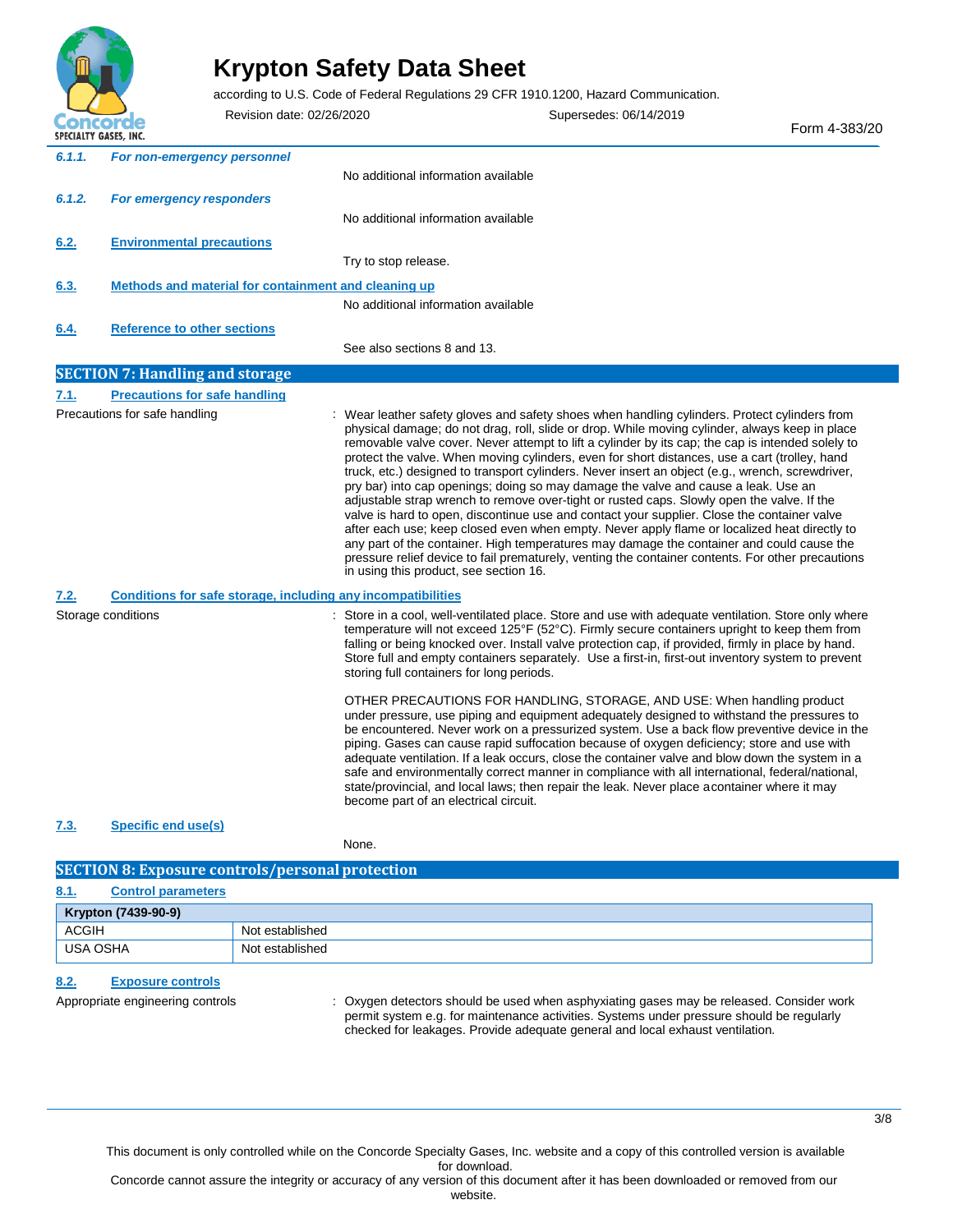

according to U.S. Code of Federal Regulations 29 CFR 1910.1200, Hazard Communication.

Revision date: 02/26/2020 Supersedes: 06/14/2019

Form 4-383/20

| Hand protection                 | Wear working gloves when handling gas containers.                                                                                     |
|---------------------------------|---------------------------------------------------------------------------------------------------------------------------------------|
| Eye protection                  | : Wear safety glasses with side shields.                                                                                              |
| Respiratory protection          | : Self-contained breathing apparatus (SCBA) or positive pressure airline with mask are to be<br>used in oxygen-deficient atmospheres. |
| Thermal hazard protection       | None necessary.                                                                                                                       |
| Environmental exposure controls | : None necessary                                                                                                                      |
| Other information               | : Wear safety shoes while handling containers.                                                                                        |

### **SECTION 9: Physical and chemical properties**

| Information on basic physical and chemical properties<br>9.1. |                                                          |
|---------------------------------------------------------------|----------------------------------------------------------|
| Physical state                                                | Gas                                                      |
| Appearance                                                    | Colorless gas.                                           |
| Molecular mass                                                | 84 g/mol                                                 |
| Color                                                         | Colorless.                                               |
| Odor                                                          | Odorless                                                 |
| Odor threshold                                                | No data available                                        |
| pH                                                            | Not applicable.                                          |
| Relative evaporation rate (butyl acetate=1)                   | No data available                                        |
| Relative evaporation rate (ether=1)                           | Not applicable.                                          |
| Melting point                                                 | $-157.2^{\circ}$ C                                       |
| Freezing point                                                | $-157.2^{\circ}$ C                                       |
| Boiling point                                                 | $-153.4^{\circ}$ C                                       |
| Flash point                                                   | Not applicable.                                          |
| Critical temperature                                          | $-63.8^{\circ}$ C                                        |
| Auto-ignition temperature                                     | Not applicable.                                          |
| Decomposition temperature                                     | No data available                                        |
| Flammability (solid, gas)                                     | No data available                                        |
| Vapor pressure                                                | Not applicable.                                          |
| Critical pressure                                             | 5500 kPa                                                 |
| Relative vapor density at 20 °C                               | No data available                                        |
| Relative density                                              | 2.4                                                      |
| Density                                                       | : 3.471 kg/m <sup>3</sup> Gas density at -70°F (-21.1°C) |
| Relative gas density                                          | 2.9                                                      |
| Solubility                                                    | Water: 221 mg/l                                          |
| Log Pow                                                       | Not applicable.                                          |
| Log Kow                                                       | Not applicable.                                          |
| Viscosity, kinematic                                          | Not applicable.                                          |
| Viscosity, dynamic                                            | Not applicable.                                          |
| <b>Explosive properties</b>                                   | Not applicable.                                          |
| Oxidizing properties                                          | None.                                                    |
| <b>Explosive limits</b>                                       | Non-flammable.                                           |
| <b>Other information</b><br>9.2                               |                                                          |

Gas group example and the compressed gas in the Compressed gas

Additional information **interval in the set of than air.** May accumulate in confined spaces.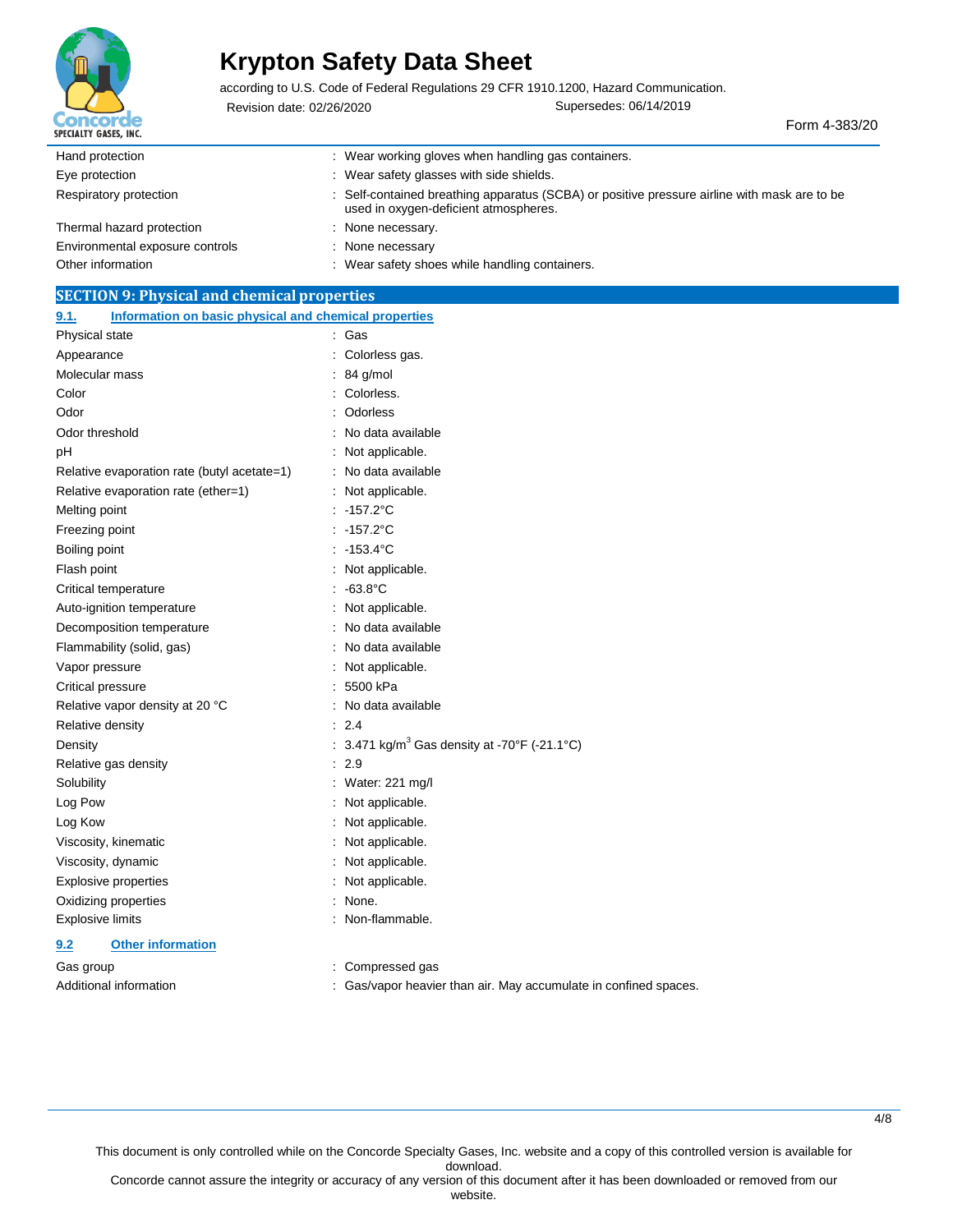

.

### **Krypton Safety Data Sheet**

according to U.S. Code of Federal Regulations 29 CFR 1910.1200, Hazard Communication.

Revision date: 02/26/2020 Supersedes: 06/14/2019

Form 4-383/20

|                                   | <b>SECTION 10: Stability and reactivity</b>      |                                                                              |
|-----------------------------------|--------------------------------------------------|------------------------------------------------------------------------------|
| 10.1.                             | <b>Reactivity</b>                                |                                                                              |
|                                   |                                                  | No reactivity hazard other than the effects described in sub-sections below. |
| 10.2.                             | <b>Chemical stability</b>                        | Stable under normal conditions.                                              |
| 10.3.                             | <b>Possibility of hazardous reactions</b>        |                                                                              |
|                                   |                                                  | None.                                                                        |
| 10.4.                             | <b>Conditions to avoid</b>                       |                                                                              |
|                                   |                                                  | None under recommended storage and handling conditions (see section 7).      |
| 10.5.                             | <b>Incompatible materials</b>                    | None.                                                                        |
| 10.6.                             | <b>Hazardous decomposition products</b>          |                                                                              |
|                                   |                                                  | None.                                                                        |
|                                   | <b>SECTION 11: Toxicological information</b>     |                                                                              |
| 11.1.                             | Information on toxicological effects             |                                                                              |
| Acute toxicity                    |                                                  | : Not classified                                                             |
| Skin corrosion/irritation         |                                                  | : Not classified                                                             |
|                                   |                                                  | pH: Not applicable.                                                          |
| Serious eye damage/irritation     |                                                  | : Not classified                                                             |
|                                   |                                                  | pH: Not applicable.                                                          |
| Respiratory or skin sensitization |                                                  | Not classified                                                               |
| Carcinogenicity                   | Germ cell mutagenicity                           | Not classified<br>Not classified                                             |
|                                   | Reproductive toxicity                            | Not classified                                                               |
|                                   | Specific target organ toxicity (single exposure) | Not classified                                                               |
| exposure)                         | Specific target organ toxicity (repeated         | Not classified                                                               |
| Aspiration hazard                 |                                                  | : Not classified                                                             |

| <b>SECTION 12: Ecological information</b>     |                                                |
|-----------------------------------------------|------------------------------------------------|
| <b>Toxicity</b><br>12.1.                      |                                                |
| Ecology - general                             | : No ecological damage caused by this product. |
| <b>Persistence and degradability</b><br>12.2. |                                                |
| Krypton (7439-90-9)                           |                                                |
| Persistence and degradability                 | No ecological damage caused by this product    |
| <b>Bioaccumulative potential</b><br>12.3.     |                                                |
| Krypton (7439-90-9)                           |                                                |
| Log Pow                                       | Not applicable.                                |
| Log Kow                                       | Not applicable for inorganic gases.            |
| Bioaccumulative potential                     | No ecological damage caused by this product.   |

This document is only controlled while on the Concorde Specialty Gases, Inc. website and a copy of this controlled version is available for download.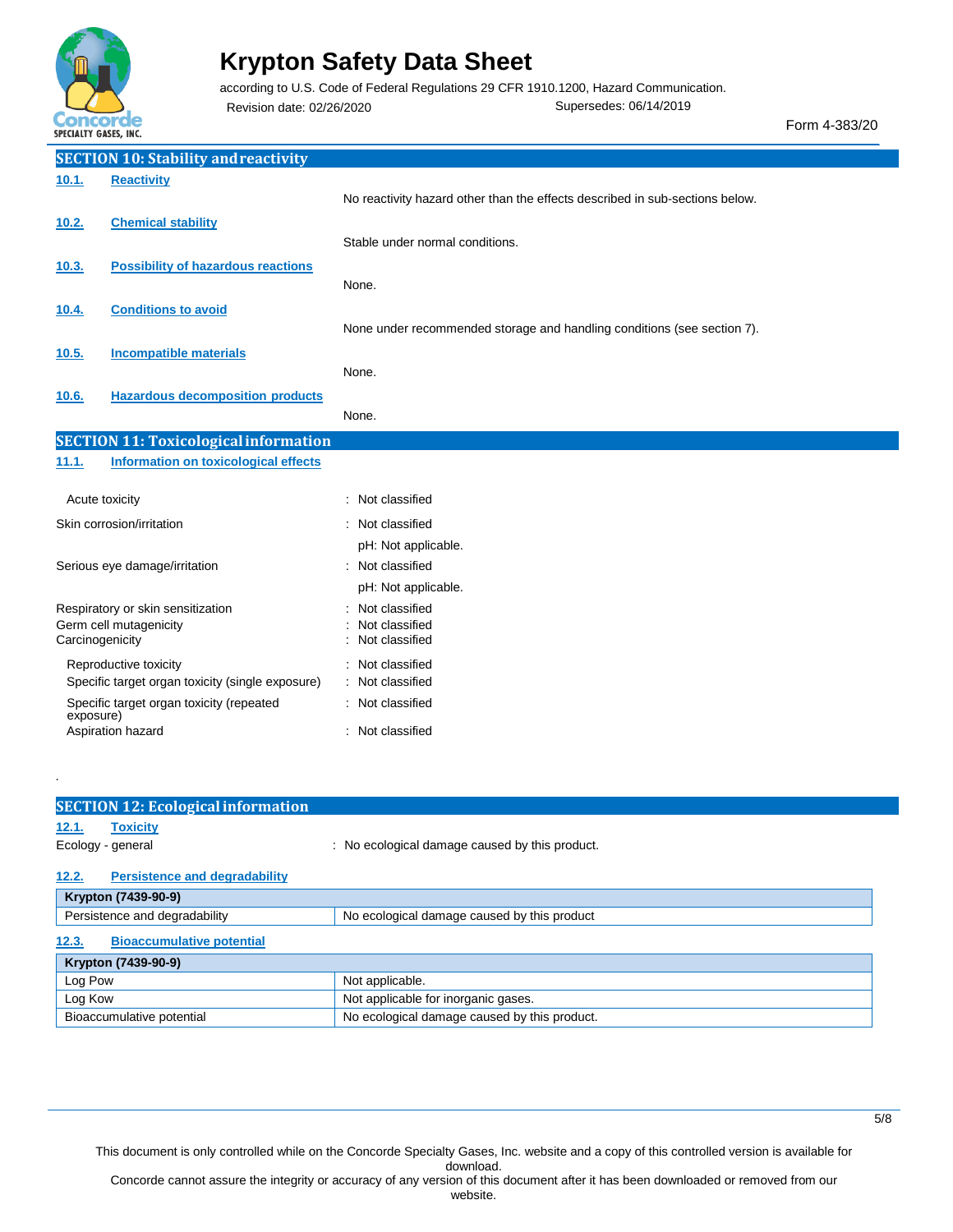

according to U.S. Code of Federal Regulations 29 CFR 1910.1200, Hazard Communication.

Revision date: 02/26/2020 Supersedes: 06/14/2020

Form 4-383/20

6/8

| <b>Mobility in soil</b><br>12.4.                                                               |                                                                                                                                                                                                                                                                                                                                                                                                                                                                                                                                                                                      |
|------------------------------------------------------------------------------------------------|--------------------------------------------------------------------------------------------------------------------------------------------------------------------------------------------------------------------------------------------------------------------------------------------------------------------------------------------------------------------------------------------------------------------------------------------------------------------------------------------------------------------------------------------------------------------------------------|
| Krypton (7439-90-9)                                                                            |                                                                                                                                                                                                                                                                                                                                                                                                                                                                                                                                                                                      |
| Mobility in soil                                                                               | No data available.                                                                                                                                                                                                                                                                                                                                                                                                                                                                                                                                                                   |
| Ecology - soil                                                                                 | No ecological damage caused by this product.                                                                                                                                                                                                                                                                                                                                                                                                                                                                                                                                         |
| <b>Other adverse effects</b><br>12.5.<br>Effect on ozone layer<br>Effect on the global warming | : None.<br>: None.                                                                                                                                                                                                                                                                                                                                                                                                                                                                                                                                                                   |
|                                                                                                |                                                                                                                                                                                                                                                                                                                                                                                                                                                                                                                                                                                      |
| <b>SECTION 13: Disposal considerations</b>                                                     |                                                                                                                                                                                                                                                                                                                                                                                                                                                                                                                                                                                      |
| <b>Waste treatment methods</b><br>13.1.                                                        |                                                                                                                                                                                                                                                                                                                                                                                                                                                                                                                                                                                      |
| Waste disposal recommendations                                                                 | : Dispose of contents/container in accordance with local/regional/national/international<br>regulations. Contact supplier for any special requirements.                                                                                                                                                                                                                                                                                                                                                                                                                              |
| <b>SECTION 14: Transportinformation</b>                                                        |                                                                                                                                                                                                                                                                                                                                                                                                                                                                                                                                                                                      |
| In accordance with DOT                                                                         |                                                                                                                                                                                                                                                                                                                                                                                                                                                                                                                                                                                      |
| Transport document description                                                                 | : UN1056 Krypton, compressed 2.2                                                                                                                                                                                                                                                                                                                                                                                                                                                                                                                                                     |
| UN-No.(DOT)                                                                                    | : UN1056                                                                                                                                                                                                                                                                                                                                                                                                                                                                                                                                                                             |
| Proper Shipping Name (DOT)                                                                     | : Krypton, compressed                                                                                                                                                                                                                                                                                                                                                                                                                                                                                                                                                                |
| Department of Transportation (DOT) Hazard<br>Classes                                           | : 2.2 - Class 2.2 - Non-flammable compressed gas 49 CFR 173.115                                                                                                                                                                                                                                                                                                                                                                                                                                                                                                                      |
| Hazard labels (DOT)                                                                            | : 2.2 - Non-flammable gas                                                                                                                                                                                                                                                                                                                                                                                                                                                                                                                                                            |
|                                                                                                |                                                                                                                                                                                                                                                                                                                                                                                                                                                                                                                                                                                      |
| <b>Additional information</b>                                                                  |                                                                                                                                                                                                                                                                                                                                                                                                                                                                                                                                                                                      |
| Emergency Response Guide (ERG) Number                                                          | 120 (UN1970); 121 (UN1065)                                                                                                                                                                                                                                                                                                                                                                                                                                                                                                                                                           |
| Other information                                                                              | No supplementary information available.                                                                                                                                                                                                                                                                                                                                                                                                                                                                                                                                              |
| Special transport precautions                                                                  | Avoid transport on vehicles where the load space is not separated from the driver's<br>compartment. Ensure vehicle driver is aware of the potential hazards of the load and knows<br>what to do in the event of an accident or an emergency. Before transporting the containers: -<br>Ensure there is adequate ventilation. - Ensure that containers are firmly secured. - Ensure<br>cylinder valve is closed and not leaking. - Ensure valve outlet cap nut or plug (where provided)<br>is correctly fitted. - Ensure valve protection device (where provided) is correctly fitted. |
|                                                                                                |                                                                                                                                                                                                                                                                                                                                                                                                                                                                                                                                                                                      |
| <b>Transport by sea</b><br>UN-No. (IMDG)                                                       | : 1056                                                                                                                                                                                                                                                                                                                                                                                                                                                                                                                                                                               |
| Proper Shipping Name (IMDG)                                                                    | : KRYPTON, COMPRESSED                                                                                                                                                                                                                                                                                                                                                                                                                                                                                                                                                                |
| Class (IMDG)                                                                                   | : 2 - Gases                                                                                                                                                                                                                                                                                                                                                                                                                                                                                                                                                                          |
| MFAG-No                                                                                        | : 121                                                                                                                                                                                                                                                                                                                                                                                                                                                                                                                                                                                |
| <b>Air transport</b>                                                                           |                                                                                                                                                                                                                                                                                                                                                                                                                                                                                                                                                                                      |
| UN-No.(IATA)                                                                                   | : 1056                                                                                                                                                                                                                                                                                                                                                                                                                                                                                                                                                                               |
| Proper Shipping Name (IATA)                                                                    | : Krypton                                                                                                                                                                                                                                                                                                                                                                                                                                                                                                                                                                            |
| Class (IATA)<br>Civil Aeronautics Law                                                          | : 2<br>: Gases under pressure/Gases nonflammable nontoxic under pressure                                                                                                                                                                                                                                                                                                                                                                                                                                                                                                             |
|                                                                                                |                                                                                                                                                                                                                                                                                                                                                                                                                                                                                                                                                                                      |

This document is only controlled while on the Concorde Specialty Gases, Inc. website and a copy of this controlled version is available for

download.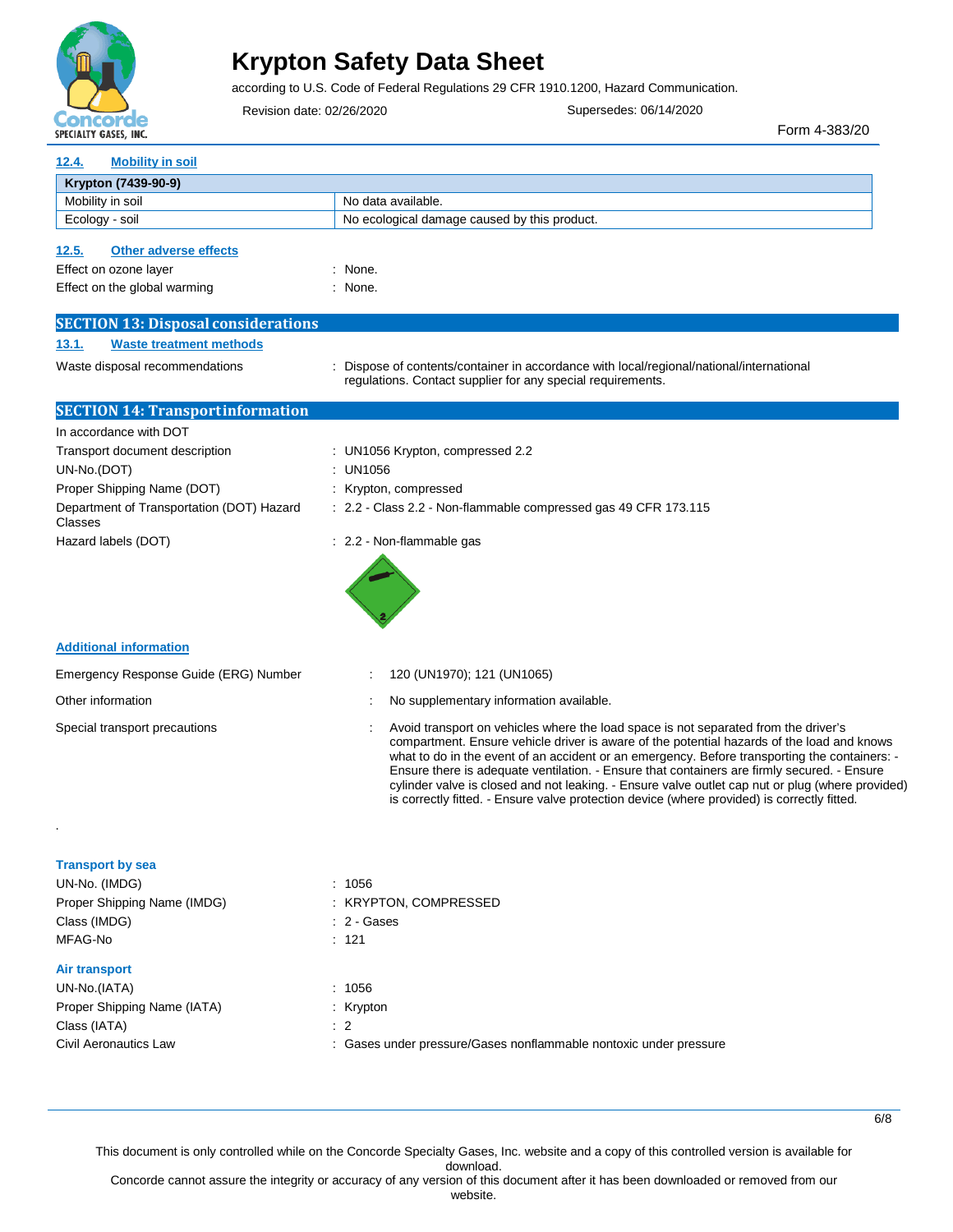

according to U.S. Code of Federal Regulations 29 CFR 1910.1200, Hazard Communication.

Revision date: 02/26/2020 Supersedes: 06/14/2020

Form 4-383/20

| <b>SECTION 15: Regulatory information</b> |
|-------------------------------------------|
|                                           |

#### **15.1. US Federal regulations**

| Krypton (7439-90-9)                                                       |                                                                      |  |  |
|---------------------------------------------------------------------------|----------------------------------------------------------------------|--|--|
| Listed on the United States TSCA (Toxic Substances Control Act) inventory |                                                                      |  |  |
| SARA Section 311/312 Hazard Classes                                       | Sudden release of pressure hazard<br>Immediate (acute) health hazard |  |  |

### **15.2. International regulations**

### **CANADA**

| Krypton (7439-90-9)                                     |  |
|---------------------------------------------------------|--|
| ' Listed on the Canadian DSL (Domestic Substances List) |  |

#### **EU-Regulations**

| Krypton (7439-90-9)                                                                                |
|----------------------------------------------------------------------------------------------------|
| Listed on the EEC inventory EINECS (European Inventory of Existing Commercial Chemical Substances) |

### *15.2.2. National regulations*

**Krypton (7439-90-9)**

Listed on the AICS (Australian Inventory of Chemical Substances)

Listed on IECSC (Inventory of Existing Chemical Substances Produced or Imported in China)

Listed on the Korean ECL (Existing Chemicals List)

Listed on PICCS (Philippines Inventory of Chemicals and Chemical Substances)

Listed on INSQ (Mexican National Inventory of Chemical Substances)

### **15.3. US State regulations**

| Krypton (7439-90-9)                                                    |    |
|------------------------------------------------------------------------|----|
| U.S. - California - Proposition 65 - Carcinogens List                  | No |
| U.S. - California - Proposition 65 - Developmental<br>Toxicity         | No |
| U.S. - California - Proposition 65 - Reproductive<br>Toxicity - Female | No |
| U.S. California - Proposition 65 - Reproductive<br>Toxicity - Male     | No |

California Proposition 65 - This product does not contain any substances known to the state of California to cause cancer, developmental and/or reproductive harm.